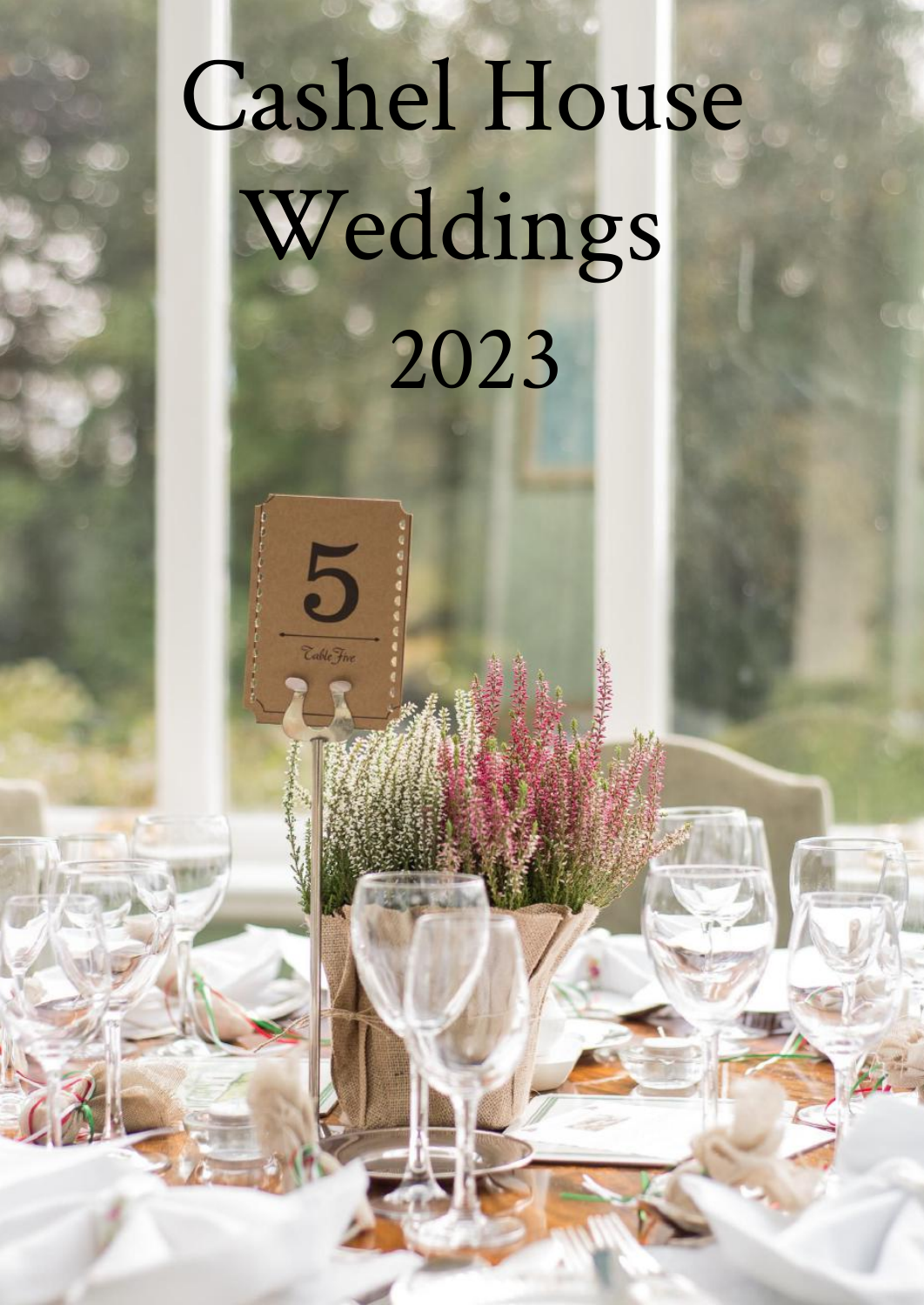

# **Elegant Details**

Cashel House is a luxury country house wedding venue situated on the Wild Atlantic Way in Connemara, Co. Galway. The house is a true relaxed getaway venue, perfect for surrounding yourself with the people you love and soaking up every moment of your wedding day distraction free.

The house is nestled into award winning gardens, including forest walks, a secret garden and a private beach to enjoy.





With a keen eye for detail, Cashel House takes great pleasure in working with you to create your perfect wedding day. With exclusive one and two day packages starting from €70 per person available, and ceremony locations not only within the house but also in the gardens and beachside you can be sure we have that something special you're looking for.

Catering for weddings for up to 100 guests (max 124) in our dining room. For larger weddings the rental (by the wedding couple) of a marquee in the gardens is required. We would love to hear more about your wedding ideas.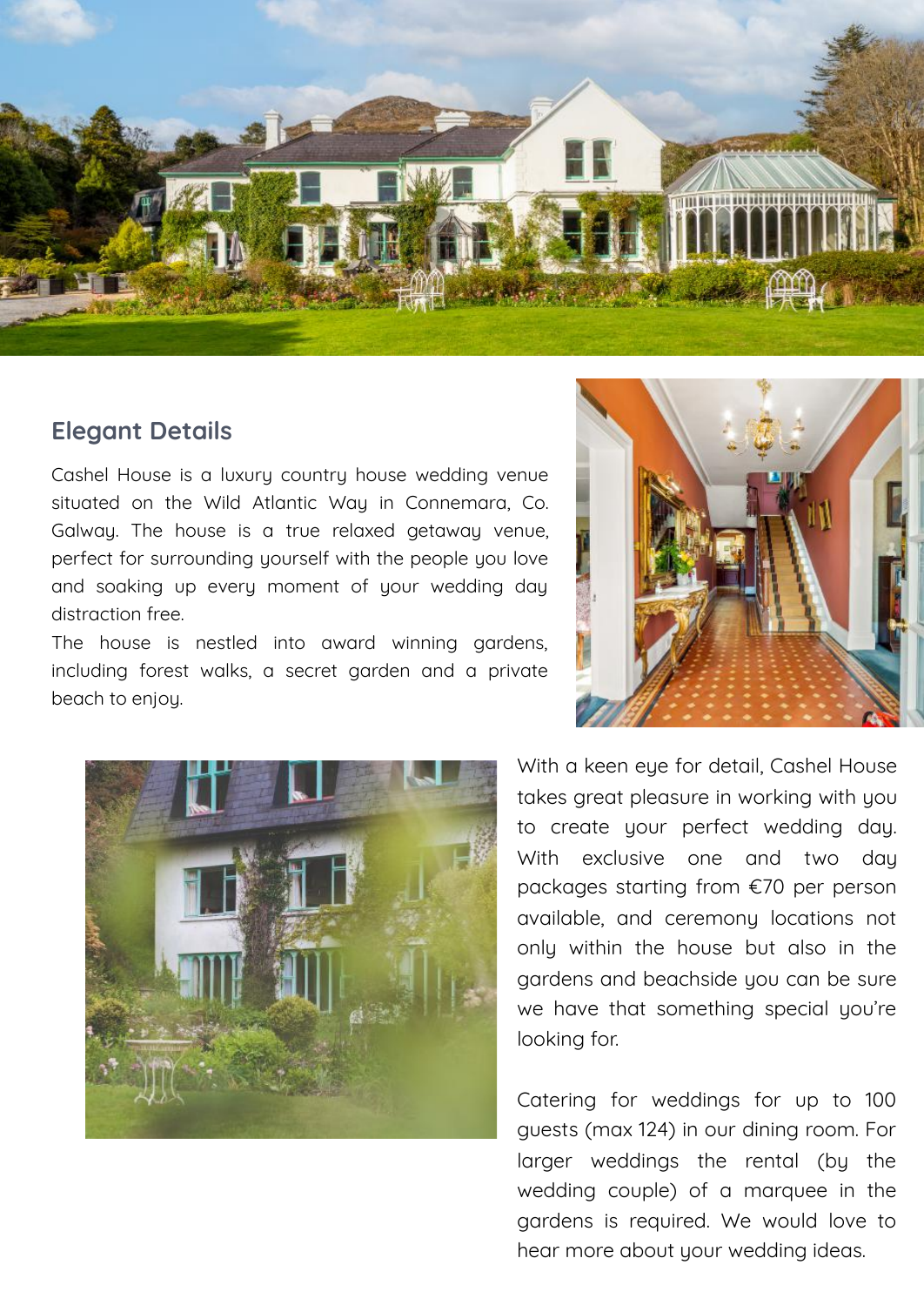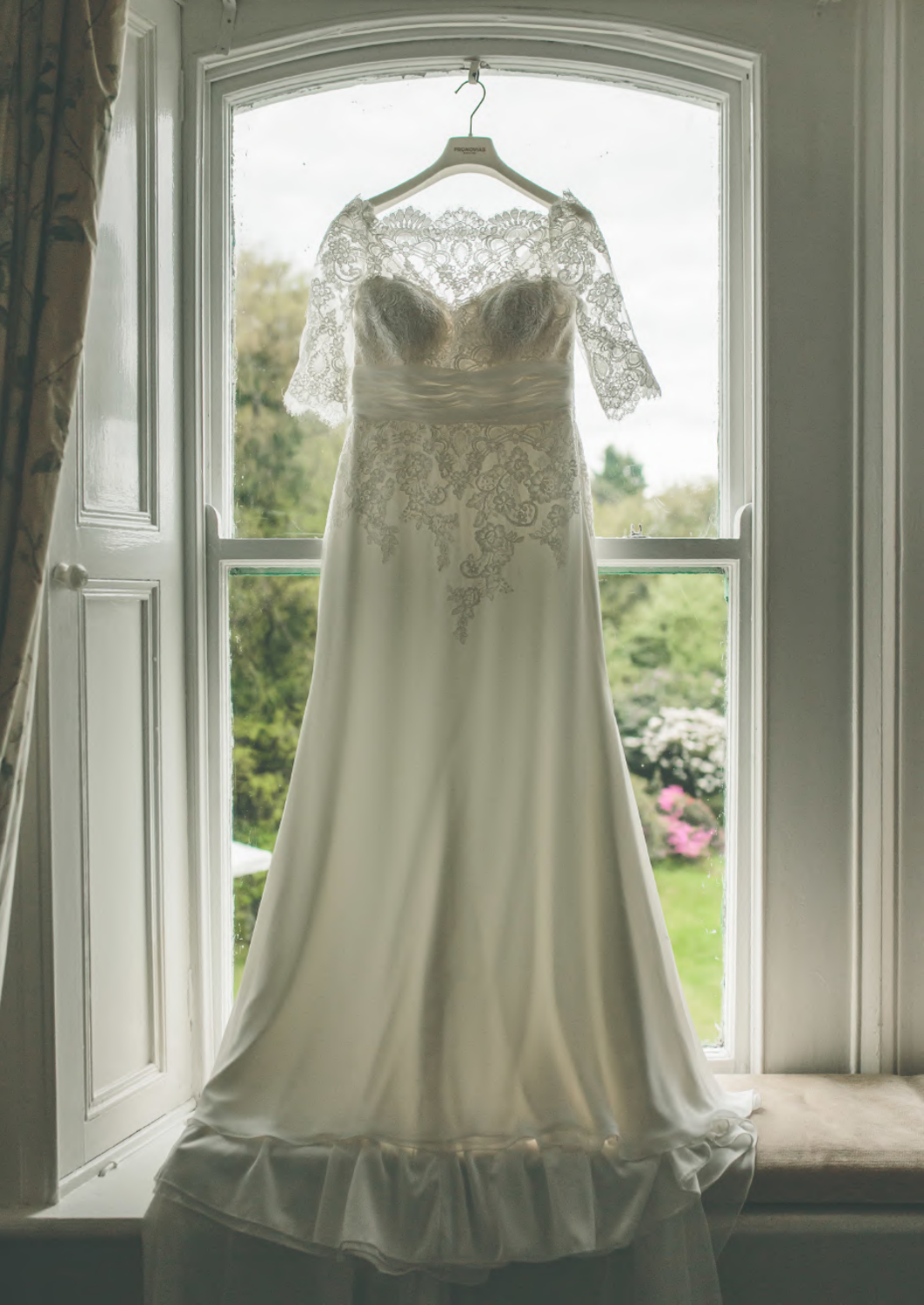# EXCLUSIVE PRIVATE CONNEMARA HIDEAWAY



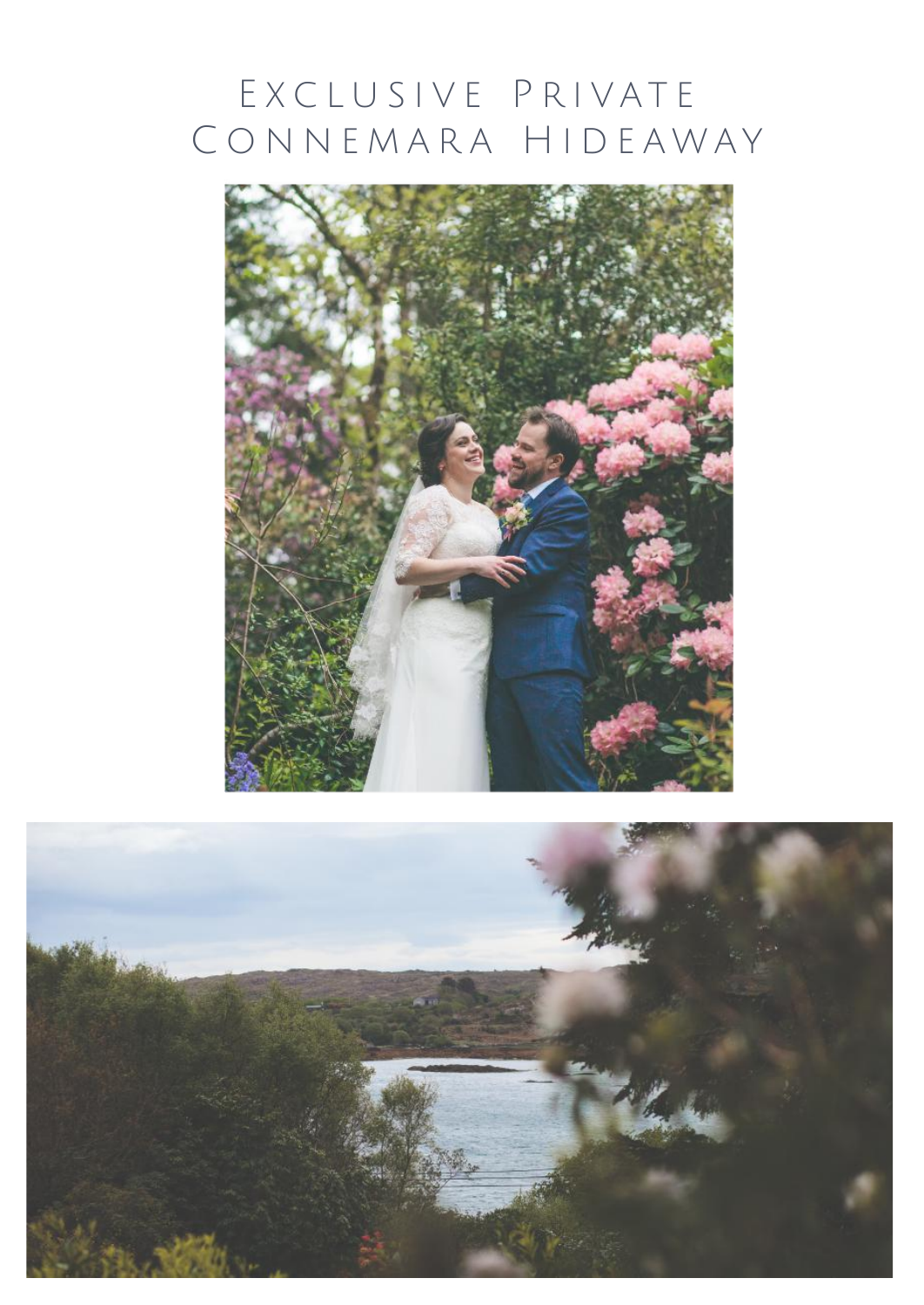What's included:

Included are small candles for the tables during your reception meal.

Any assistance needed in table planning, seating arrangements or any other assistance required in planning your wedding.

A complimentary meal tasting for the couple (2 people only) prior to making the final selection for your wedding menu.

Exclusive use of the House, grounds and services for the day or days booked for your wedding

Complimentary late bar license as all weddings are exclusive residential only

We require that all 28 bedrooms are taken for the wedding A complimentary Garden Suite for the wedding couple on their wedding night Minimum requirements apply for all weddings. These vary based on the season, please contact us for more details.

Where minimum requirements can not be met an exclusivity fee option is available

10% service charge applies to all food and drink

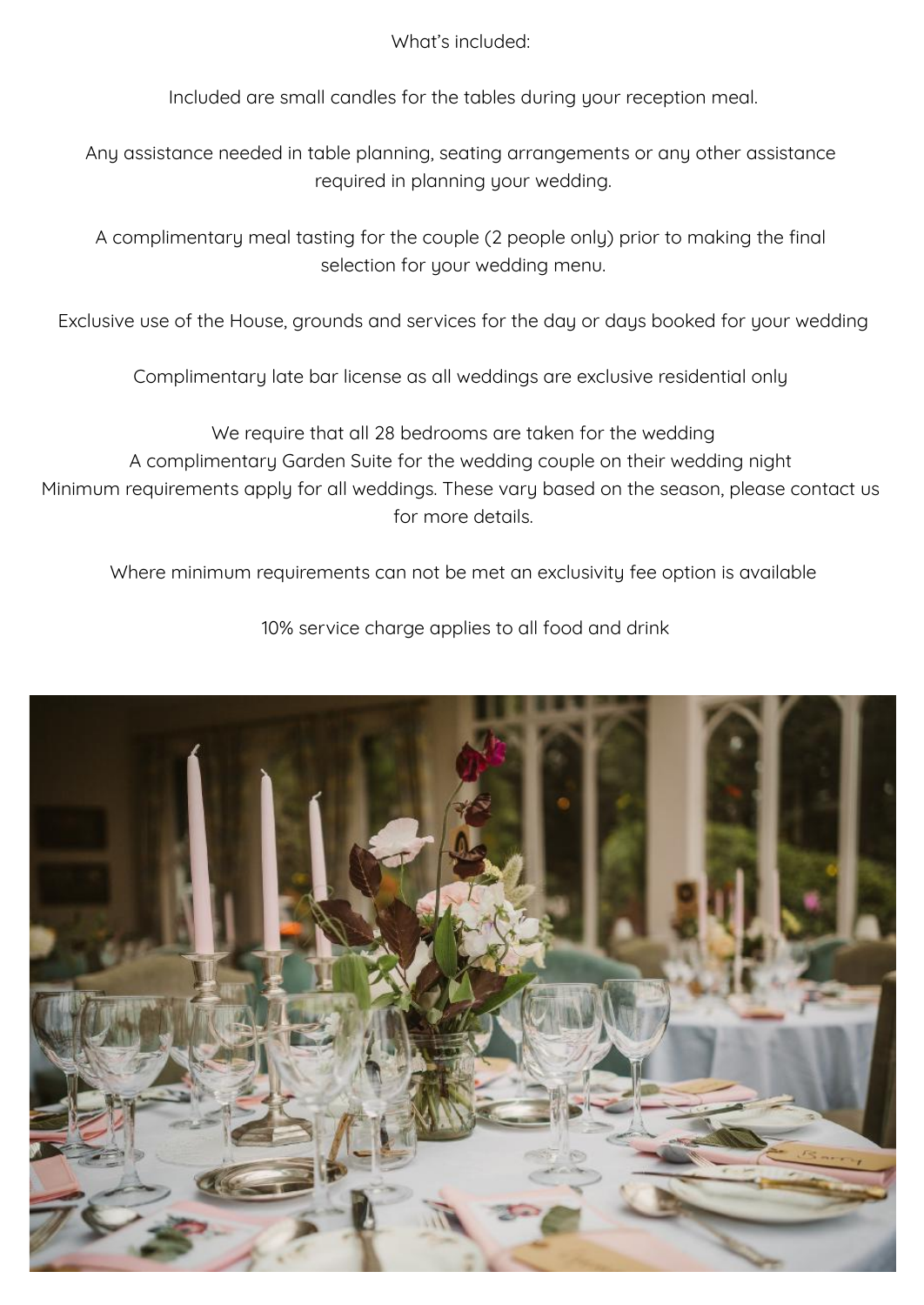#### **Package 1 - Bluebell**

January to April, October to December - €70 May, June, September - €80 July, August, Holiday Weekends, Christmas - €105

Sparkling Wine on arrival – 1 Glass Bluebell 4 Course Menu Soup, 2 Mains (1 Fish & 1 Meat), Dessert & Tea/Coffee 1/2 bottle of house wine per person

#### **Package 2 - Heather**

January to April, October to December - €76 May, June, September - €86 July, August, Holiday Weekends, Christmas - €112

Sparkling Wine on arrival – 1 Glass Heather Menu Starter, 2 Mains (1 Fish & 1 Meat), Dessert & Tea/Coffee 1/2 bottle of house wine per person

#### **Package 3 - Rose**

January to April, October to December - €80 May, June, September - €90 July, August, Holiday Weekends, Christmas - €115

Sparking Wine on arrival – 1 Glass Lily 5 Course Menu Starter, Soup or Sorbet, 2 Mains (1 Fish & 1 Meat), Dessert & Tea/Coffee 1/2 bottle of house wine per person

#### **Package 4 - Orchid**

January to April, October to December - €100 May, June, September - €110 July, August, Holiday Weekends, Christmas - €135

Champagne on arrival – 2 Glasses Rose 5 Course Menu Choice of 2 Starters, Soup or Sorbet, 2 Mains (1 Fish & 1 Meat), Dessert & Tea/Coffee 2/3 bottle of house wine per person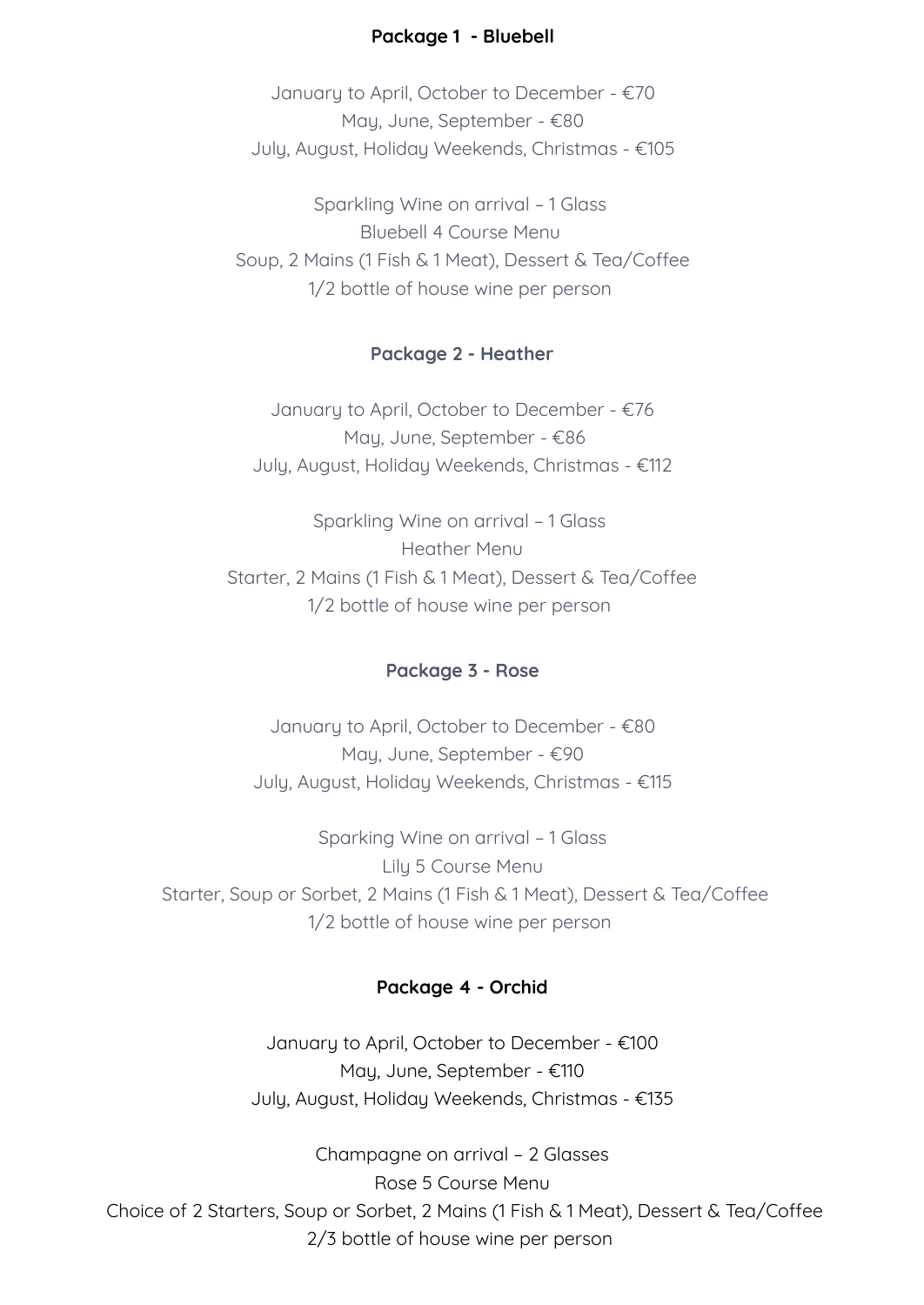## **Additions to Packages**

#### \*\*\*\*\*\*\*\*\*\*\*\*\*\*\*\*\*\*\*\*\*\*\*

Add Arrival Drinks Reception Canapes to any package - €9 per person Add Late Night Food to any package - €12 per person (Sandwiches, Cocktail Sausages, Potato Wedges)

Add a choice of Soups to Bluebell, Heather or Orchid - €4 per person Add a Choice of Starters to Heather & Rose - €9 per person Add a choice of Desserts to any Package - €9 per person

#### \*\*\*\*\*\*\*\*\*\*\*\*\*\*\*\*\*\*\*\*\*\*\*

Additions to the menu are charged as per the final number of guests attending your wedding.

# **Pre and Post Wedding Celebrations**

A Buffet, BBQ or Dinner can be arranged for your guests who are staying either the night before or the night following the reception when available. Prices start from €45 per person.

### **All rates quoted are inclusive of VAT at the current rate.**

VAT rates are liable to change and actual prices billed will reflect any changes.

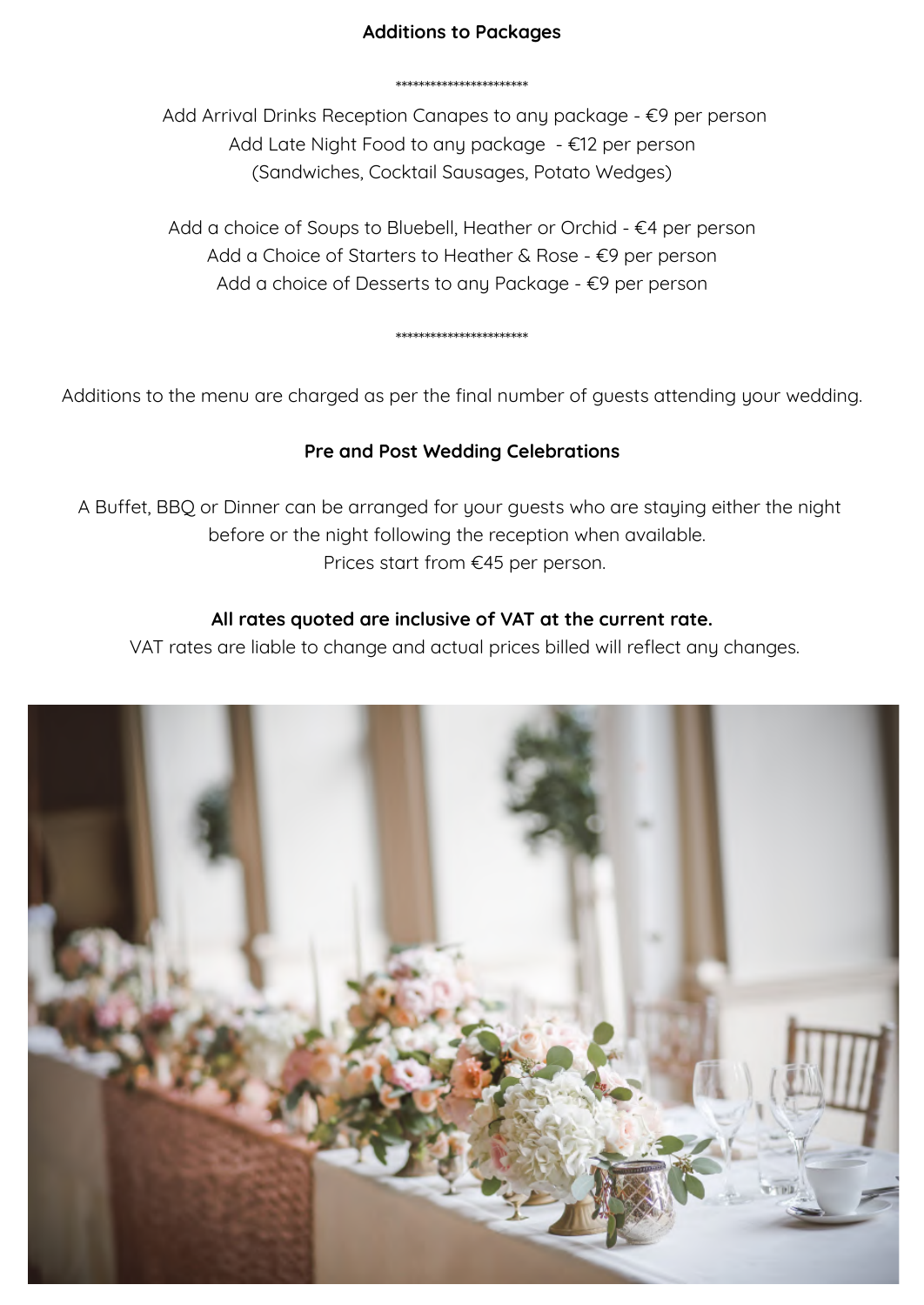







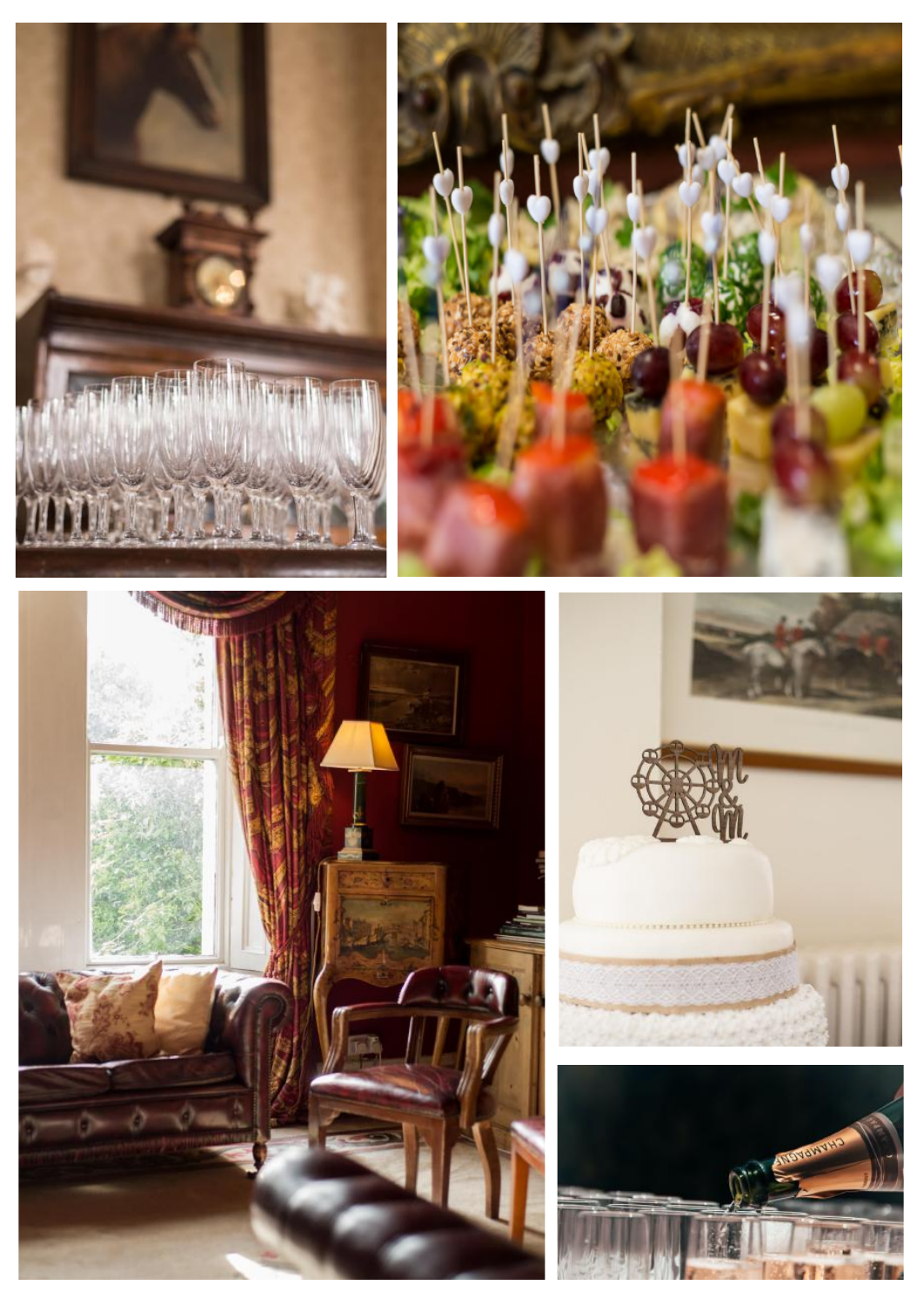#### **Starter Selection**

Steamed Killary Mussels

Chicken Liver Terrine with Toasted Brioche and Cumberland sauce Warm Tartlet of Three Cheeses with Mango sauce Caesar Salad with Anchovies and Parmesan Shavings A Salad of Avocado, Mozzarella and Tomato with Basil Honey Dressing Salad of Assorted Melon and Fresh Fruits with Lime Dressing

#### **Sorbet Selection**

#### **Soup Selection**

Bramley Apple Sorbet Lemon and Thyme Sorbet Poire William Sorbet Champagne Sorbet

Parsley and Chive Soup Celery and Celeriac Soup Butternut Squash Soup Slow Cooked Root Vegetable Tomato & Roast Pepper

#### **Main Course Selections**

Roast of Beef Served with Roast Vegetables and its juices Traditional Roast Turkey with Bread sauce and its Juices Roast Fillet of Pork with Caramelised Apples, Apricot, Pine Nut & Sage Stuffing Gratin of Cod with Bacon, Tomatoes and Dill Poached Local Salmon with Stir Fried Vegetables and Dill sauce Braised Lamb Shanks with Honey, Chilli and Tomatoes Grilled Sea Trout Served on a Bed of Spinach with Toasted Almonds Baked Sea Bass en Paupiette with Lemon and Tarragon Plaice Florentine

#### **Dessert Selection**

A Salad of Fresh Fruits with Ginger Syrup Seasonal Tart with Cream or Ice Cream Sticky Toffee Pudding with Toffee sauce Brioche Bread and Butter Pudding with Whiskey sauce Cheesecake - Various Flavour's Chocolate Mousse Cake - Other Flavour cakes available Seasonal Crumble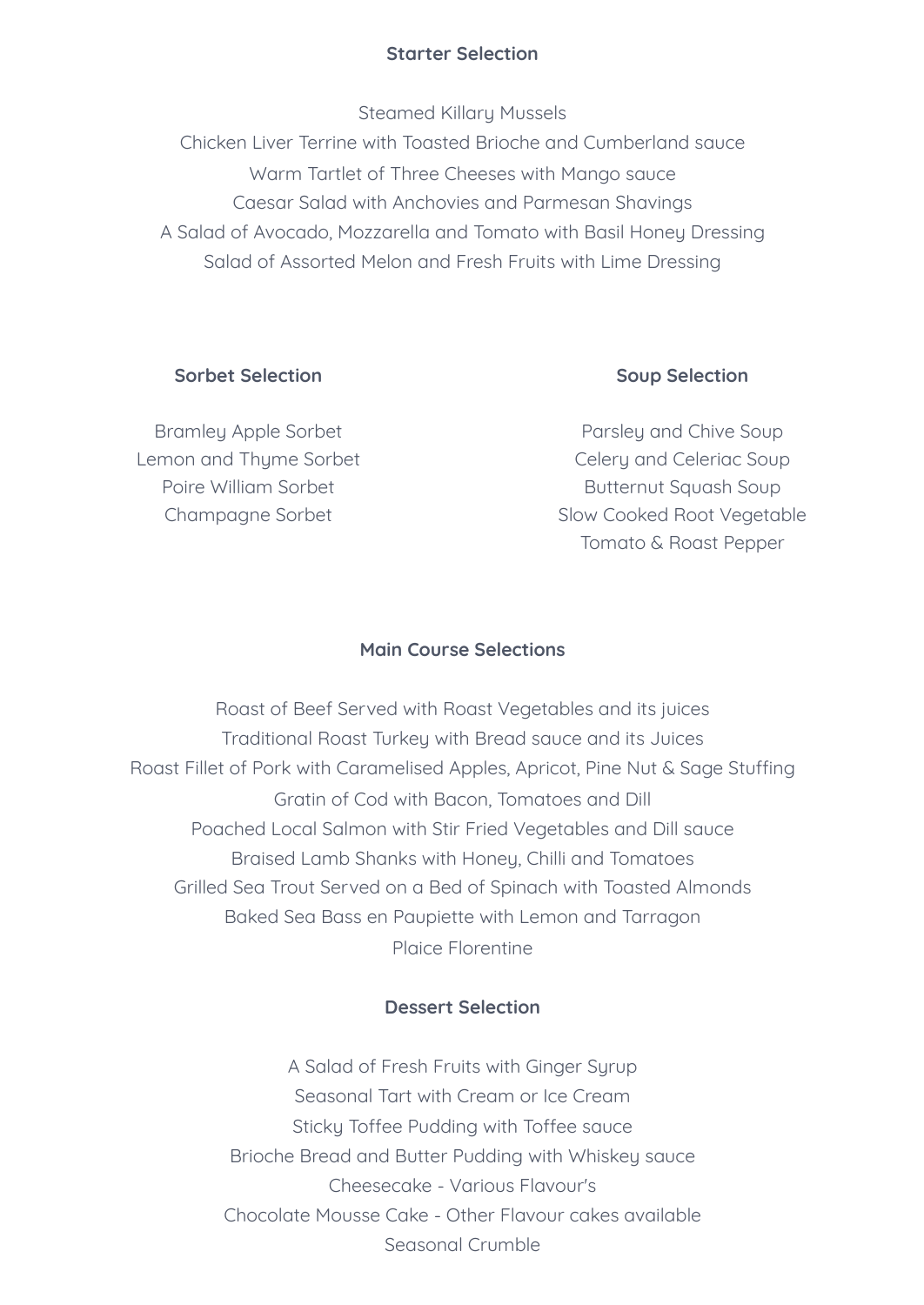The following additional items which can be substituted to the above Basic Menu at a supplement.

Other menu options are available, please let us know your requirements and we can advise if possible and prices.

#### **Starters**

Warm Salmon Mousse with Mushrooms and Madeira Sauce - €2.50 Oak Smoked Connemara Salmon on a Bed of Greens with Dill Dressing - €4.50 Half Dozen Local Ousters - €8.50 Seafood Melody of Crab, Prawn and Smoked Salmon with Dill Mayonnaise - €9.50 Local Crab Claws Tossed in Garlic Butter - €8.50 Lobster Thermidor - €22.50

#### **Mains**

Pan fried Sirloin of Beef on a Bed of Champ with Peppercorn Sauce €7 Seared Fillet of Beef Served with Potato Gratin and a Wild Mushroom & Brandy sauce - €12.50 Roast Crispy Free-range Duck with Grand Marnier sauce - €5.50 Roast Rack of Connemara Lamb with Sweet Potato Mash, Rosemary, Redcurrant & its Juices - €9.50 Pan-fried Turbot or Brill with a Potato Crust and Champagne sauce - €12 Pan-fried Monkfish with Saffron sauce - €4 Grilled Dover Sole on the Bone with Herb Butter - €26.50 Lobster Thermidor - €26.50

#### **Desserts**

Vanilla Créme Brulee with Hazelnut Ice cream €2 A Trio of Chocolate Desserts with Irish Coffee Sauce €3 Selection of 3 Mini Desserts €3 Selection of 5 Mini Desserts €6 Cheese Board with Crackers and Chutney €6

#### **Full list of Allergens available on request**

**Please note we work with a small dedicated award- winning professional kitchen team. We can cater to vegan, vegetarian and allergy guests but as a single silent single option on our menu,**

**less than 10% of the overall wedding guests.**

**Unfortunately Cashel House is unable to offer fully vegan or allergy-free wedding menus**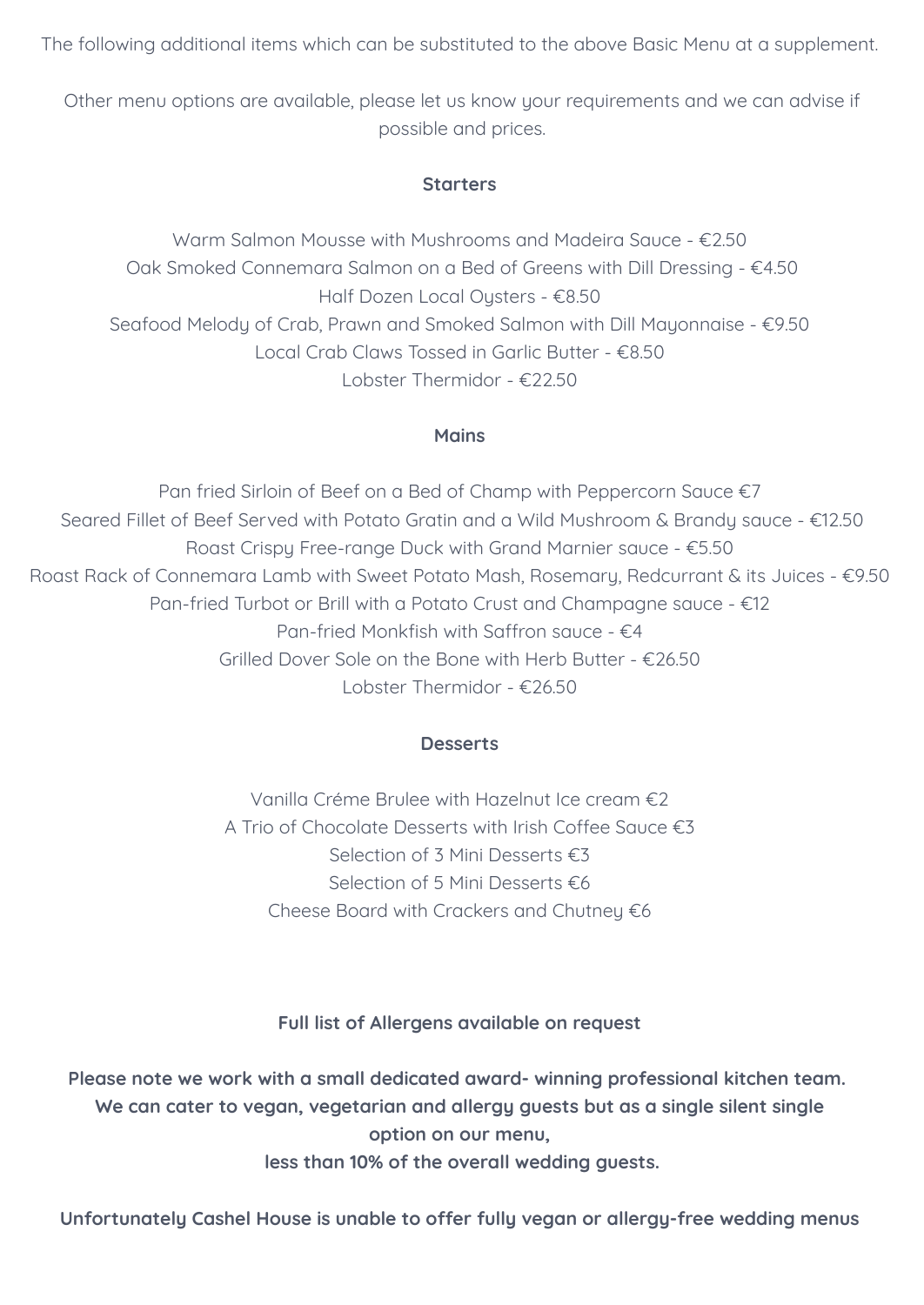# **Personalise your Wedding Day**

In Cashel House we love to help you plan your perfect wedding day, which means you can personalise your day with a range of wonderful optional extras.

For in-house ceremonies, we can accommodate up to 60 guests, you have the option of having your ceremony outdoors within our award winning gardens. The fee for ceremonies starts from €300. There is also a Catholic church a very short distance away from the house for those looking for a Catholic ceremony.

An increasingly popular option is adding a second day onto your wedding package giving you a chance to further soak up the atmosphere of the house and enjoy a barbeque or buffet with your family and friends. This addition is available from €45 per person.

Alongside the main house, we also offer the option of two modern, private houses available for rent, accommodating six in one, and four in the other. The larger property is adjacent to the main hotel grounds, and the smaller is approx 2km further along the road. These are a wonderful option for the bride and her bridal party, or the groom and his groomsmen to stay in or for any families that may be attending your wedding. Rental is on a weekly basis from a Saturday to Saturday. Please contact us for rates for each of the houses based on the season you would require them.